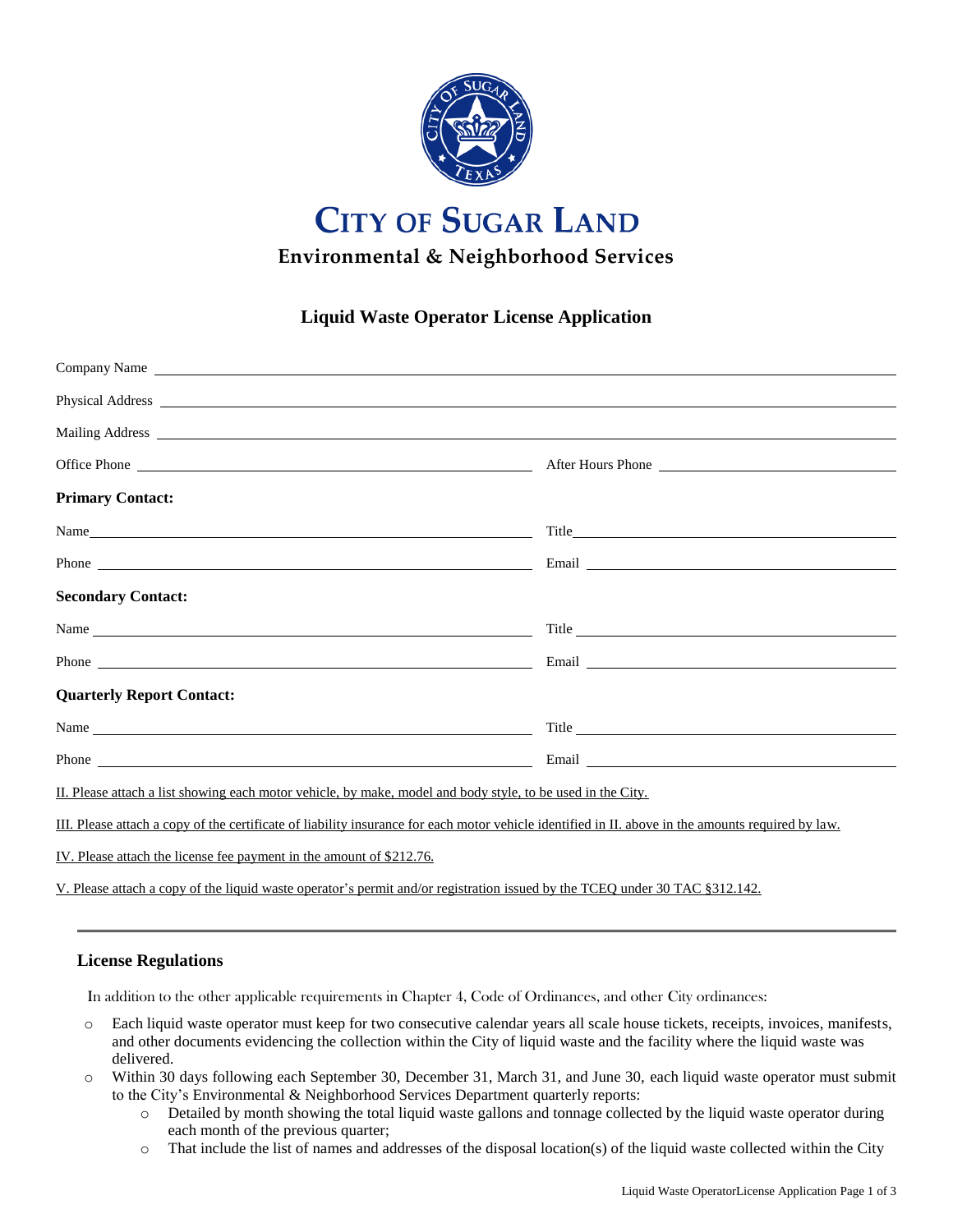during the previous quarter;

- o That include the total amount of liquid waste delivered at each disposal location each month of the previous quarter;
- o That show the gross revenues earned each month within the City during the previous quarter;
- o That include, in table format, the customer's name, address, number of containers serviced, container type, size, and service schedule or on-call service; and
- o That includes any additional reports reasonably requested by the City for the time period requested.

#### **License Fee**

- o Each liquid waste operator that has been granted a license under Chapter 4, Article V of the City's Code of Ordinances must pay a license fee equal to five percent (5%) of the operator's gross revenues from the collection, hauling, or transporting of liquid waste collected within the City.
- o Each liquid waste operator must pay the required license fee quarterly to the City within 30 days following each September 30, December 31, March 31, and June 30.
- o Each quarterly payment must be computed on the revenues for the quarter preceding the quarter in which the payment is due.
- o Each liquid waste operator must provide with each quarterly payment a statement of the gross revenues upon which the payment is computed, prepared according to generally accepted accounting practices, and signed by an authorized representative of the licensee.
- o Each quarterly payment must be accompanied by a listing of the locations serviced by the liquid waste operator in the City;
- o Late payments are subject to a late penalty of ten percent per annum, compounded daily.

## **Agreement**

I, \_\_\_\_\_\_\_\_\_\_\_\_\_\_\_\_\_\_\_\_\_\_\_, as authorized representative and on behalf of the liquid waste operator named above:,

- (1) Certify, under penalty of law, that the information submitted is to the best of my knowledge true, accurate and complete. I further certify that I am authorized to submit this application and to bind the liquid waste operator named in this application;
- (2) , Certify that I have read, examined, and fully understand this Liquid Waste Operator License Application and Chapter 4,

Article V. Commercial Solid Waste, Liquid Waste, and Recyclable Materials Operators of the City of Sugar Land Code of Ordinances; and

 (3) Agree that the above-named liquid waste operator will comply with Chapter 4, Article V. of the City's Code of Ordinances, all other City ordinances, and state and federal laws and regulations governing (i) the collection, hauling, processing, and disposal of liquid waste and (ii) the liquid waste operator's activities.

| Signature    | Date  |
|--------------|-------|
| Printed Name | Phone |
| Email        |       |